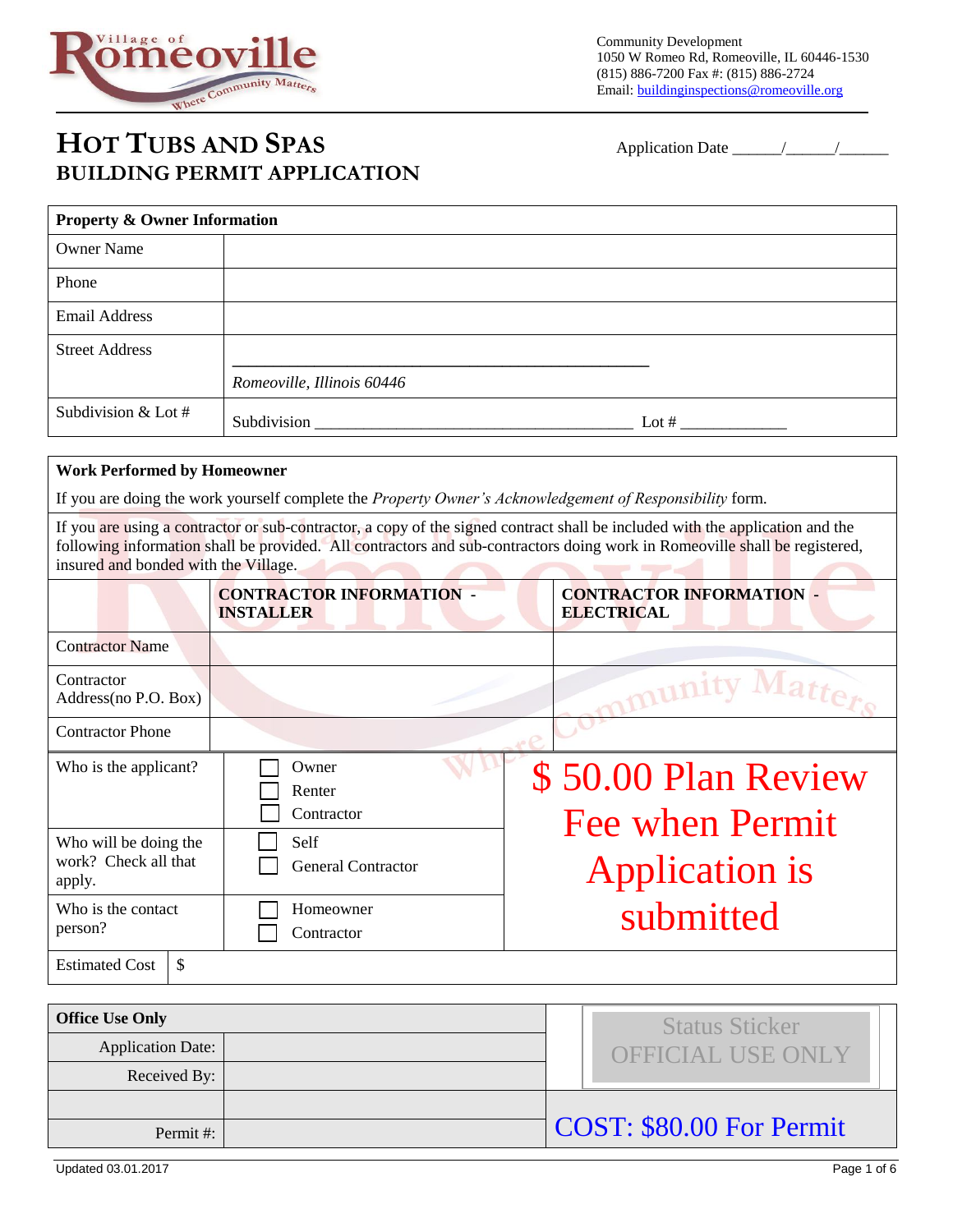Use this form and checklist as you plan your Hot Tub or Spa to ensure that you include all information needed to review your application.

| <b>Requirements for All Hot Tubs or Spas</b>                                                                                                                                                                                                     |  |  | $\checkmark$ to confirm that you have shown                   | <b>Office</b><br><b>Use</b> |
|--------------------------------------------------------------------------------------------------------------------------------------------------------------------------------------------------------------------------------------------------|--|--|---------------------------------------------------------------|-----------------------------|
| You shall submit a Plat of Survey or scaled plot plan which shows all<br>structures on the lot, including the home, decks, porches, sheds, garages,<br>pools, gazebos, etc. The structures shall be drawn to scale, labeled, and<br>dimensioned. |  |  | all structures                                                |                             |
| The location of the proposed hot tub or spa shall be shown. It shall be<br>labeled and dimensioned.                                                                                                                                              |  |  | the proposed hot tub or spa                                   |                             |
| The hot tub or spa<br>may only be<br>Street<br>located in the rear<br>yard.<br>Street<br>YARDS<br>a: From<br>d<br>b. Rear<br>c: Side<br>d: Corner Side                                                                                           |  |  | the hot tub or spa located in a<br>rear yard                  |                             |
| The hot tub or spa shall be not less than 10 feet from all overhead utility<br>lines.                                                                                                                                                            |  |  | the distance to each utility line                             |                             |
| The hot tub or spa may not be on an easement, except with the written<br>permission of the Village and all utility companies having rights to the<br>easement. (See 'Understanding Your Plat of Survey Handout &<br>Easement Sign-Off Handout)   |  |  | the hot tub or spa not located on<br>any easement             |                             |
| The hot tub or spa shall be not less than 5 feet from any buried electric,<br>telephone or cable lines.                                                                                                                                          |  |  | the distance to each buried line                              |                             |
| The hot tub or spa shall have either a protective fence with a locking<br>ladder attached to it or the yard shall be fully enclosed with a fence<br>having a height of not less than four feet.                                                  |  |  | the fence and fence height                                    |                             |
| In total, no more that 50% of the property can be covered with building,<br>structures, or pavement.                                                                                                                                             |  |  | Lot coverage: ____<br>$\%$                                    |                             |
| Requirements for hot tub or spa that are not Attached to the Home<br>via a Structure (A hot tub or spa can sit on a patio or deck)                                                                                                               |  |  | $\checkmark$ to confirm that you have shown                   |                             |
| If a spa or hot tub is placed on an existing deck, that deck shall be<br>constructed to allow for the additional weight of the unit and its<br>occupants. Provide manufacturer's spec sheets for hot tub or spa.                                 |  |  | Provide manufacturer's spec<br>sheets for hot tub or spa.     |                             |
| The hot tub or spa shall be not less than 10 feet from the nearest point on<br>the home.                                                                                                                                                         |  |  | the distance from the home<br>feet                            |                             |
| The hot tub or spa shall be not less than 5 feet from any freestanding<br>structure (such as a pool or gazebo).                                                                                                                                  |  |  | the distance to each freestanding<br>structure<br>feet        |                             |
| The hot tub or spa shall be not less than 5 feet from each side of the<br>property line.                                                                                                                                                         |  |  | the distance to each side property<br>line ______________feet |                             |
| The hot tub or spa shall be at least 10 feet from the rear property line.                                                                                                                                                                        |  |  | the distance to the rear property                             |                             |
| However, if the property is zoned $R$ -5A (Hampton Park, Poplar Ridge $\&$<br>Honey tree Unit $5$ ) the hot tub or spa shall be not less than $7$ feet to the<br>rear property line.                                                             |  |  | line __________feet                                           |                             |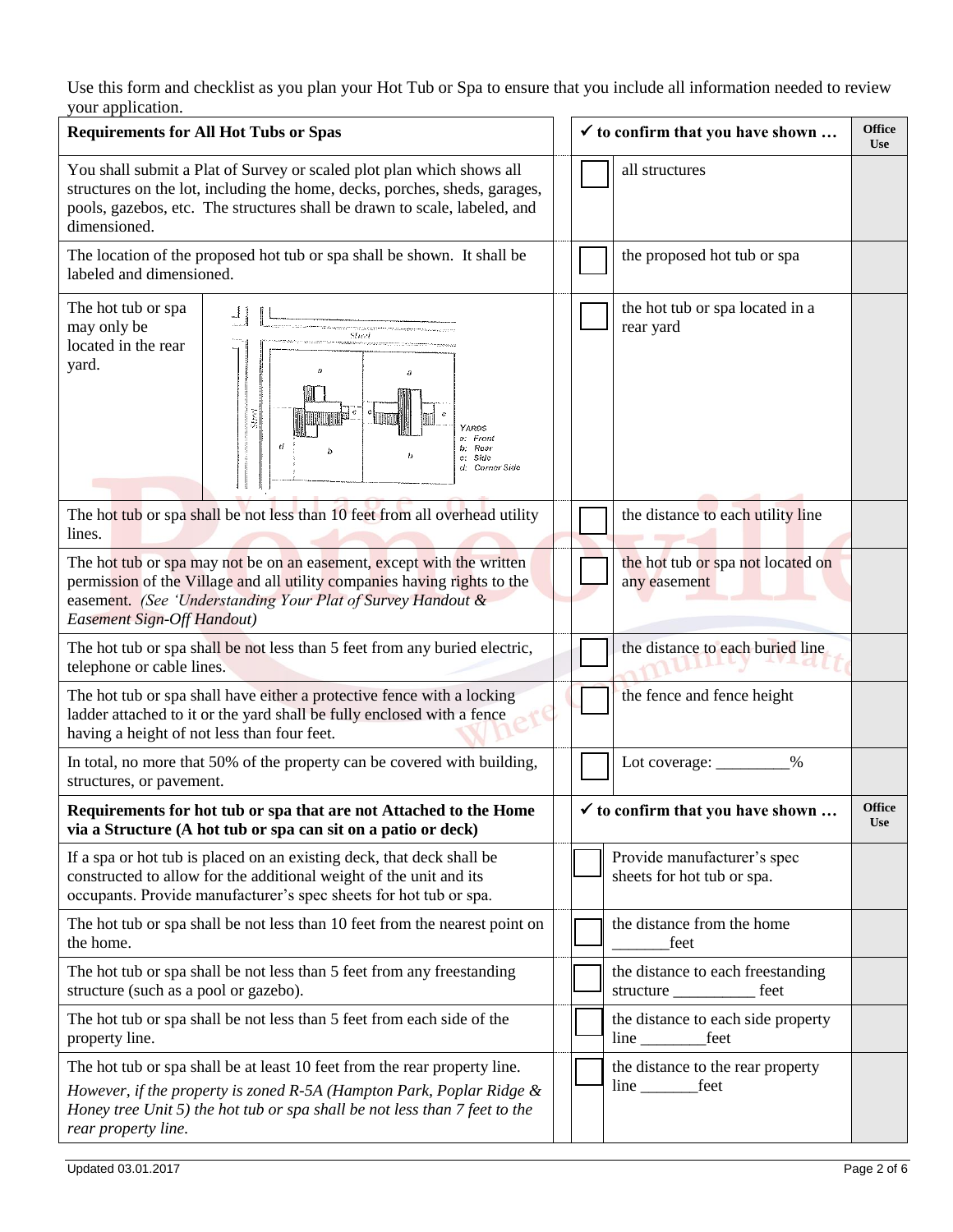| Requirements for hot tub or spa that are Attached to the<br>Home Via a Structure, Such as a Deck or Balcony                                                                                                                                    |  | $\checkmark$ to confirm that you have shown         | <b>Office Use</b> |
|------------------------------------------------------------------------------------------------------------------------------------------------------------------------------------------------------------------------------------------------|--|-----------------------------------------------------|-------------------|
| The hot tub or spa shall meet all principal structure setbacks set<br>out in the Zoning Ordinance. (After determining the Zoning<br>District, check side $\&$ rear setbacks in the Zoning Ordinance –<br>available at the Village Hall Annex.) |  | the distance to the side and rear<br>property lines |                   |
| The hot tub or spa shall be setback not less than 10 feet from any freestanding structure, such as a detached garage<br>or shed.                                                                                                               |  | the distance to all freestanding structures         |                   |

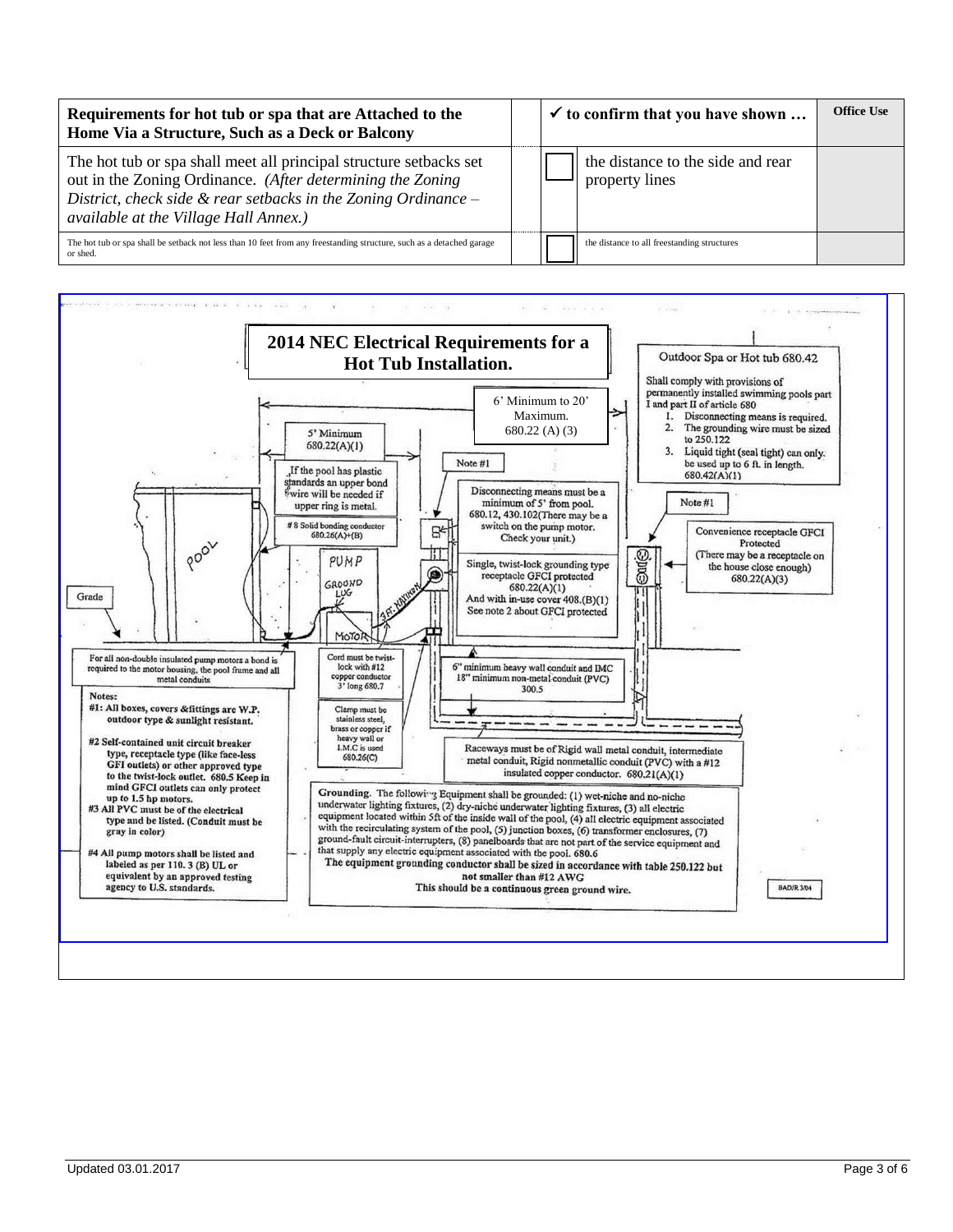#### **Construction Requirements (PLEASE INITIAL):**

## **PERMANENTLY INSTALLED HOT TUB OR SPA CHECK LIST TO THE 2014 NEC**

**1. \_\_\_\_\_Is there an underground conductor within 5' horizontally from the inside wall of the hot tub or spa? If so, the conductor shall be rigid metal conduit, intermediate conduit, or rigid nonmetallic conduit and shall be buried to the depth not less than that required by table 680.10.**

**2. \_\_\_\_\_Is there an overhead electrical conductors in the area extending not less than 10 ft. horizontally from the inside wall of the hot tub and spa and 22.5' up from the top of the water level? 680.8**

**3. \_\_\_\_\_Is the pump motor third party listed to U.S. standards with a label for hot tub and spa motor? (UL1081 is the standard) 110.3 (B)**

**4. \_\_\_\_\_Listed package hot tubs or spas equipment assemblies or self contained hot tubs or spas utilizing a factory installed or assembled control panel or panel board shall be permitted to use flexible connections as covered in article 680.42 (A).** 

**5. \_\_\_\_\_Not more than six (6) feet of liquid tight flexible metal conduit can be used externally to a hot tub or spa article 680.42 (A) (1).** 

**6. \_\_\_\_\_A cord and plug connection that is not greater than fifteen (15) feet in length shall be permitted when protected by a ground fault interrupter (680.42) (2).**

**7. \_\_\_\_\_Bonding metal to metal on a common frame or base shall be permitted. The metal bonds or hoops use to secure wooden staves shall not be required to be bonded as required in article 680.26.**

**8.** Is there a GFCI general purpose outlet on a general purpose circuit 6' from hot tub and spa and not more than **20'? 680.22 (A) (3)**

**9. \_\_\_\_\_Is there a disconnecting switch located at least 5' from the inside wall or the hot tub and spa? 680.12**

**10. \_\_\_\_\_Is the raceway rigid heavy wall metal conduit, intermediate metal conduit, rigid nonmetallic conduit, or PVC and listed for electrical use? 680.21 (A) (1) 110.3 (b)**

**11. \_\_\_\_\_ Is the raceway buried to the correct depth? RMC and IMC shall be not less than 6 inches below grade and PVC to be not less than18 inches below grade (300.5 and Table 300.5). A PVC buried raceway shall be terminated at grade and continue above grade with a raceway that is rigid heavy wall metal conduit or intermediate conduit.**

**12. \_\_\_\_\_There shall be a minimum #12 green wire installed in the raceway 680.21 (A) (1). The wire shall be green in color. 250.119**

**13. \_\_\_\_\_A grounding conductor shall pick up all junction boxes, light fixtures, pump motors, transformer enclosures, devices like (switches, outlets, etc).** 

**14. \_\_\_\_\_Is there a grounding conductor between panel boards that are not part of the service equipment sub panels and that supply any electric equipment associated with the hot tub or spa (Article 680.25)? The wire shall be sized in accordance with table 250.122 and be insulated.** 

**15. \_\_\_\_\_The bonding conductor shall be a solid #8 copper wire (Bare conductor is OK). This wire shall pick up a hot tub or spa frame (upper and lower ring if metal) and pump motor, hot tub or spa heater (if one) and RMC or IMC piping, and any metallic part within 5' of a hot tub or spa (Article 680.26 (B) (1) (2) (3) (4) and (5)).**

**16. \_\_\_\_\_Is the bonding conductor connection installed with a stainless steel, brass, or copper clamp? Zinc parts are not allowed article 680.26(B).**

**17. \_\_\_\_\_Double insulated pump motors do not have to be bonded with a solid #8, but shall have a #12 green wire to them.**

**18. \_\_\_\_\_If RNC or PVC is used with RNC or PVC boxes, these items shall be listed for electrical and sunlight resistance. A support and expansion fitting may be needed (Article 352 no plumbing type pipes shall be allowed).**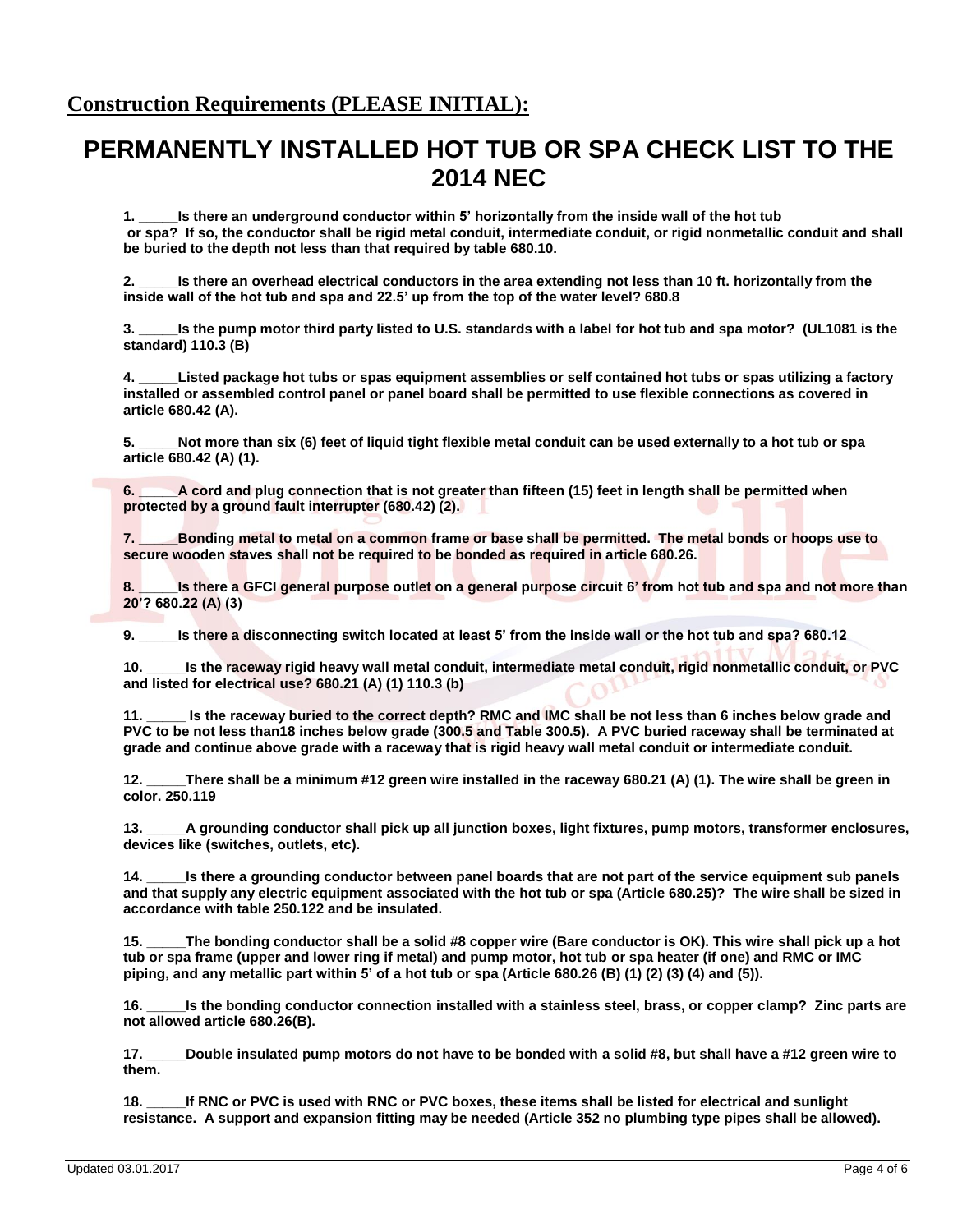| <b>Permit &amp; Inspection Requirements</b>                                                                                                                                                                                                                      |                             |  |  |  |
|------------------------------------------------------------------------------------------------------------------------------------------------------------------------------------------------------------------------------------------------------------------|-----------------------------|--|--|--|
| Please read the requirements and place $a \checkmark$ in the box to the left to confirm that you understand.                                                                                                                                                     | <b>Office</b><br><b>Use</b> |  |  |  |
| The Building Permit shall be posted in the building's window where it can be seen from the street.                                                                                                                                                               |                             |  |  |  |
| Each phase of construction shall be inspected and approved by the Village of Romeoville prior to proceeding<br>to the next stage of construction.                                                                                                                |                             |  |  |  |
| • An underground electrical inspection before trench is backfilled.                                                                                                                                                                                              |                             |  |  |  |
| • A final inspection shall be performed when all electric work has been installed.                                                                                                                                                                               |                             |  |  |  |
| • All inspections shall be scheduled 5 days in advance by calling (815)886-7200 or by emailing<br>building inspections @ romeoville.org. Your permit number shall be provided when inspections are<br>scheduled.                                                 |                             |  |  |  |
| • Failure to call for required inspections may result in a "STOP WORK ORDER".                                                                                                                                                                                    |                             |  |  |  |
| • Should you fail an inspection, a re-inspection fee (\$50.00) shall be paid before continuing work and before<br>scheduling another inspection. (If multiple failures occur, additional fines will be incurred). <b>INVOICED</b><br><b>AFTER 5 DAYS.</b>        |                             |  |  |  |
| • A FINAL INSPECTION SHALL BE PERFORMED WHEN THE HOT TUB OR SPA HAS BEEN<br><b>INSTALLED.</b> Once the inspection passes, a Certificate of Completion will be issued. The hot tub or spa<br>may not be used until the Certificate of Completion has been issued. |                             |  |  |  |
| The project shall start within ninety (90) days from the date the permit is issued and completed within one<br>hundred and eighty (180) days.                                                                                                                    |                             |  |  |  |
|                                                                                                                                                                                                                                                                  |                             |  |  |  |

I hereby declare that I have read and understood this application. The above information and any attachments are correct. I agree, that in consideration of and upon issuance of a building or use permit, that I am allowed to do such work as herewith applied for, and that such premises shall be used only for such purposes as set forth above.

I hereby certify that I am the owner of record of the named property, or that the proposed work is authorized by the owner of record and that I have been authorized by the owner to make this application as his authorized agent and I agree to conform to all applicable laws of this jurisdiction. In addition, if a permit for work described in this application is issued, I certify that the code official or the code official's authorized representative shall have the authority to enter areas covered by such permit at any reasonable hour to enforce the provisions of the code(s) applicable to such permit.

Signature of Applicant:  $\Box$